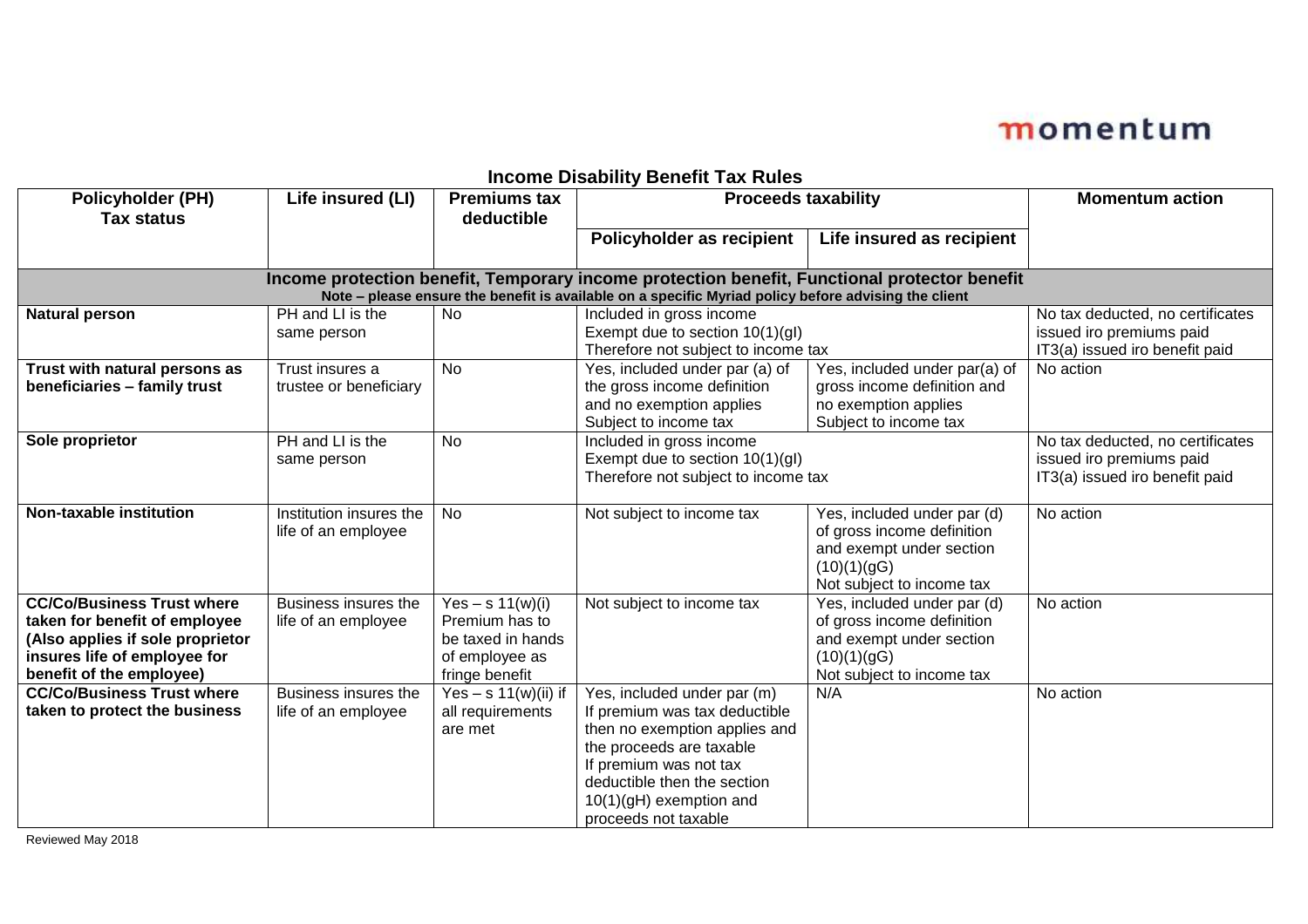| <b>Policyholder (PH)</b><br><b>Tax status</b>                                                        | Life insured (LI)                                                                   | <b>Premiums tax</b><br>deductible                     | <b>Proceeds taxability</b>                                                                                                                                                                                                                                             | <b>Momentum action</b>                                                                                     |  |  |  |
|------------------------------------------------------------------------------------------------------|-------------------------------------------------------------------------------------|-------------------------------------------------------|------------------------------------------------------------------------------------------------------------------------------------------------------------------------------------------------------------------------------------------------------------------------|------------------------------------------------------------------------------------------------------------|--|--|--|
|                                                                                                      |                                                                                     |                                                       | Policyholder as recipient                                                                                                                                                                                                                                              |                                                                                                            |  |  |  |
| <b>Business overheads protector and Business protector benefit</b>                                   |                                                                                     |                                                       |                                                                                                                                                                                                                                                                        |                                                                                                            |  |  |  |
| Note - please ensure the benefit is available on a specific Myriad policy before advising the client |                                                                                     |                                                       |                                                                                                                                                                                                                                                                        |                                                                                                            |  |  |  |
| Sole proprietor                                                                                      | PH and LI is the<br>same person                                                     | No                                                    | Included in gross income<br>Exempt due to section $10(1)(gl)$<br>Therefore not subject to income tax                                                                                                                                                                   | No tax deducted, no certificates<br>issued iro premiums paid<br>IT3(a) to confirm benefit<br>payments made |  |  |  |
| Sole proprietor                                                                                      | Sole proprietor<br>insures an employee<br>for the benefit of the<br>sole proprietor | Yes $-$ s 11(w)(ii) if<br>all requirements<br>are met | Yes, included under par (m)<br>If premium was tax deductible ito section $11(w)(ii)$ then no<br>exemption applies and the proceeds are taxable<br>If premium was not tax deductible then the section $10(1)(gH)$<br>exemption applies and the proceeds are not taxable | No tax deducted, no certificates<br>iro premiums paid<br>IT3(a) to confirm benefit<br>payments made        |  |  |  |
| Non-taxable institution                                                                              | Institution insures the<br>life of an employee                                      | No                                                    | Not subject to income tax                                                                                                                                                                                                                                              | No action                                                                                                  |  |  |  |
| <b>CC/Co/Business Trust where</b><br>taken to protect the business                                   | Business insures the<br>life of an employee                                         | Yes $-$ s 11(w)(ii) if<br>all requirements<br>are met | Yes, included under par (m)<br>If premium was tax deductible ito section $11(w)(ii)$ then no<br>exemption applies and the proceeds are taxable<br>If premium was not tax deductible then the section $10(1)(gH)$<br>exemption applies and the proceeds are not taxable | No action                                                                                                  |  |  |  |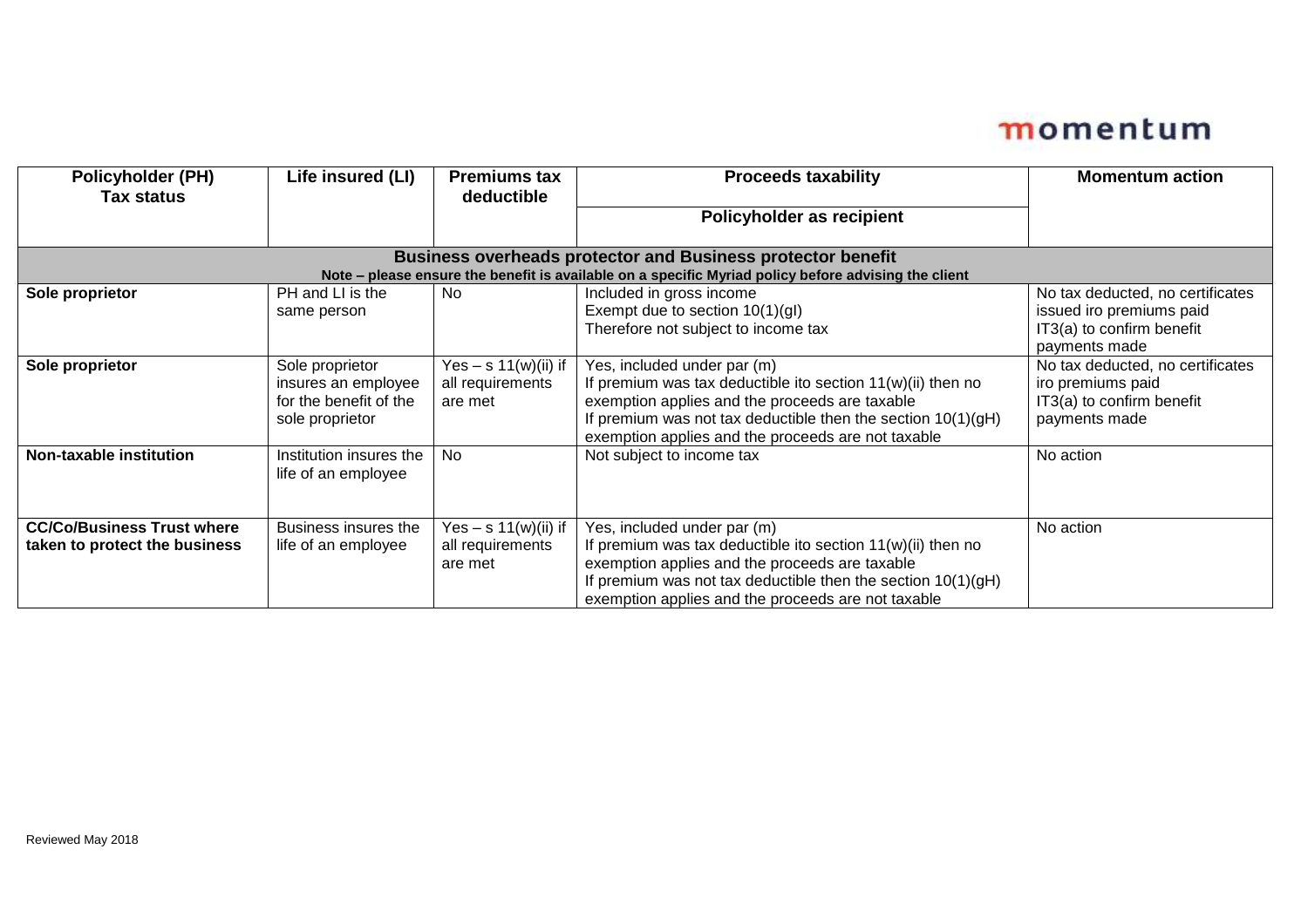| <b>Relevant extracts from the Income Tax Act</b> |                                                                                                                                                                                                                                                                                                                                                                                                                                        |  |  |  |
|--------------------------------------------------|----------------------------------------------------------------------------------------------------------------------------------------------------------------------------------------------------------------------------------------------------------------------------------------------------------------------------------------------------------------------------------------------------------------------------------------|--|--|--|
| <b>Applicable to premiums paid</b>               |                                                                                                                                                                                                                                                                                                                                                                                                                                        |  |  |  |
| Section 11(w)(i)                                 | The requirements for the premiums to be tax deductible, are as follows:<br>The policy relates to the death, disablement or severe illness, including policies with cash values, of an employee/director of the taxpayer, and<br>The premium paid by the employer is deemed to be a taxable benefit (in terms of the Seventh Schedule) granted to the employee/director.<br>Therefore the life insured pays income tax on that premium. |  |  |  |
| Section 11(w)(ii)                                | Section 11(w)(ii) applies in respect of company or employer-owned policies, where the policy is on the life of a director, member or employee.<br>To qualify for a tax-deductible premium, the following requirements must be met:                                                                                                                                                                                                     |  |  |  |
|                                                  | The taxpayer is insured against any loss by reason of death, disablement or severe illness of an employee or director; and<br>The policy is a risk policy without a cash value; and                                                                                                                                                                                                                                                    |  |  |  |
|                                                  | The policy is owned by the tax payer at the time of paying the premiums; and<br>If the policy is entered into after 1 March 2012, the policy agreement states that Section 11(w)(ii) applies to the premiums payable under the<br>policy.                                                                                                                                                                                              |  |  |  |
|                                                  | If the requirements are met and the selection is made for Section 11(w)(ii) to apply to the premiums payable on the policy, the premium will be tax<br>deductible and the proceeds will be taxable.                                                                                                                                                                                                                                    |  |  |  |
| <b>Applicable to proceeds received</b>           |                                                                                                                                                                                                                                                                                                                                                                                                                                        |  |  |  |
| Inclusion in gross income:                       |                                                                                                                                                                                                                                                                                                                                                                                                                                        |  |  |  |
| Par $(a)$                                        | Any amount received or accrued by way of annuity, including any amount contemplated in the definition of "living annuity" or the definition of "annuity<br>amount" in section 10A (1), other than an amount contemplated in paragraph (d) (ii);                                                                                                                                                                                        |  |  |  |
| Par $(d)$                                        | Any amount, incl a volunatry award, received or accrued:<br>in respect of the termination/loss etc of employment or the appointment or employment,                                                                                                                                                                                                                                                                                     |  |  |  |
|                                                  | (i)<br>by a person or dependent or nominee of the person, directly or indirectly, in respect of proceeds from a policy of insurance where the person<br>(ii)<br>is or was an employee or director of the policyholder, (d)(ii) or                                                                                                                                                                                                      |  |  |  |
|                                                  | by a person, dependent or nominee of the person in respect of any policy of insurance (other than a pure risk policy) that has been ceded to:<br>(iii)                                                                                                                                                                                                                                                                                 |  |  |  |
|                                                  | - the person or dependent or nominee of the person, for the benefit of that person, dependent or nominee.                                                                                                                                                                                                                                                                                                                              |  |  |  |